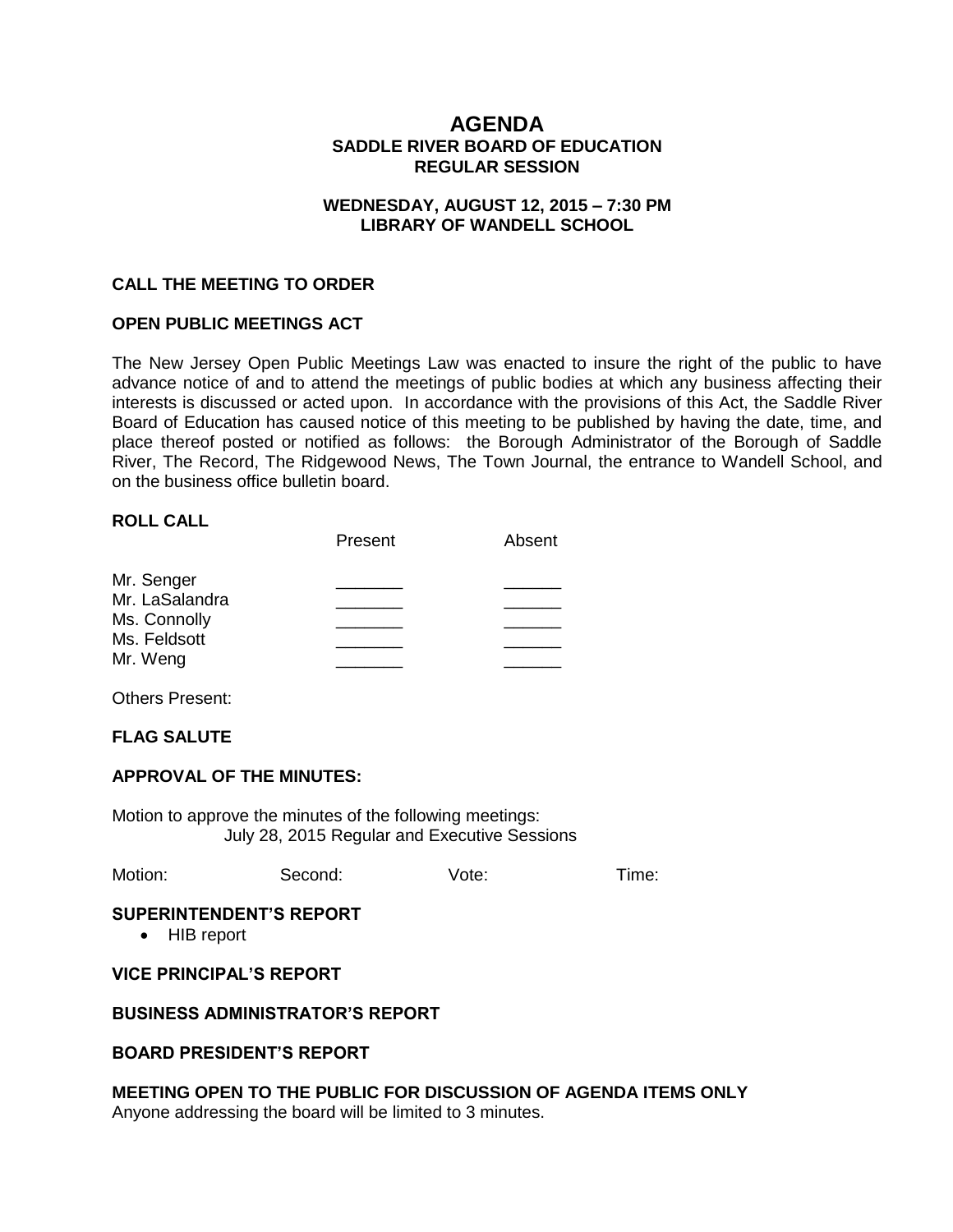# **AGENDA ITEMS AS PER ATTACHED**

### **COMMENTS BY THE PUBLIC ON NON-AGENDA ITEMS**

Anyone addressing the board will be limited to 3 minutes.

## **MOTION TO ENTER EXECUTIVE SESSION**

WHEREAS Section 8 of the Open Public Meetings Act, Chapter 231, PL 1975, permits the exclusion of the public from a meeting in certain circumstances and

WHEREAS the Board is of the opinion that such circumstances presently exist

BE IT RESOLVED by the Saddle River Board of Education that:

 The public shall be excluded from discussion of the hereinafter-specified subjects: The general nature of these subjects is: Legal Issues, Negotiations

It is anticipated at this time that the above-stated subject matters will be made public when the Board determines them to be no longer prejudicial or when the board takes formal action.

Action may or may not be taken upon return to public session.

Motion: Second: Vote: Time:

## **MOTION TO ADJOURN EXECUTIVE SESSION**

Motion: Second: Vote: Time:

# **MOTION TO ADJOURN MEETING**

| Motion: | Second: | Vote: | Time: |
|---------|---------|-------|-------|
|         |         |       |       |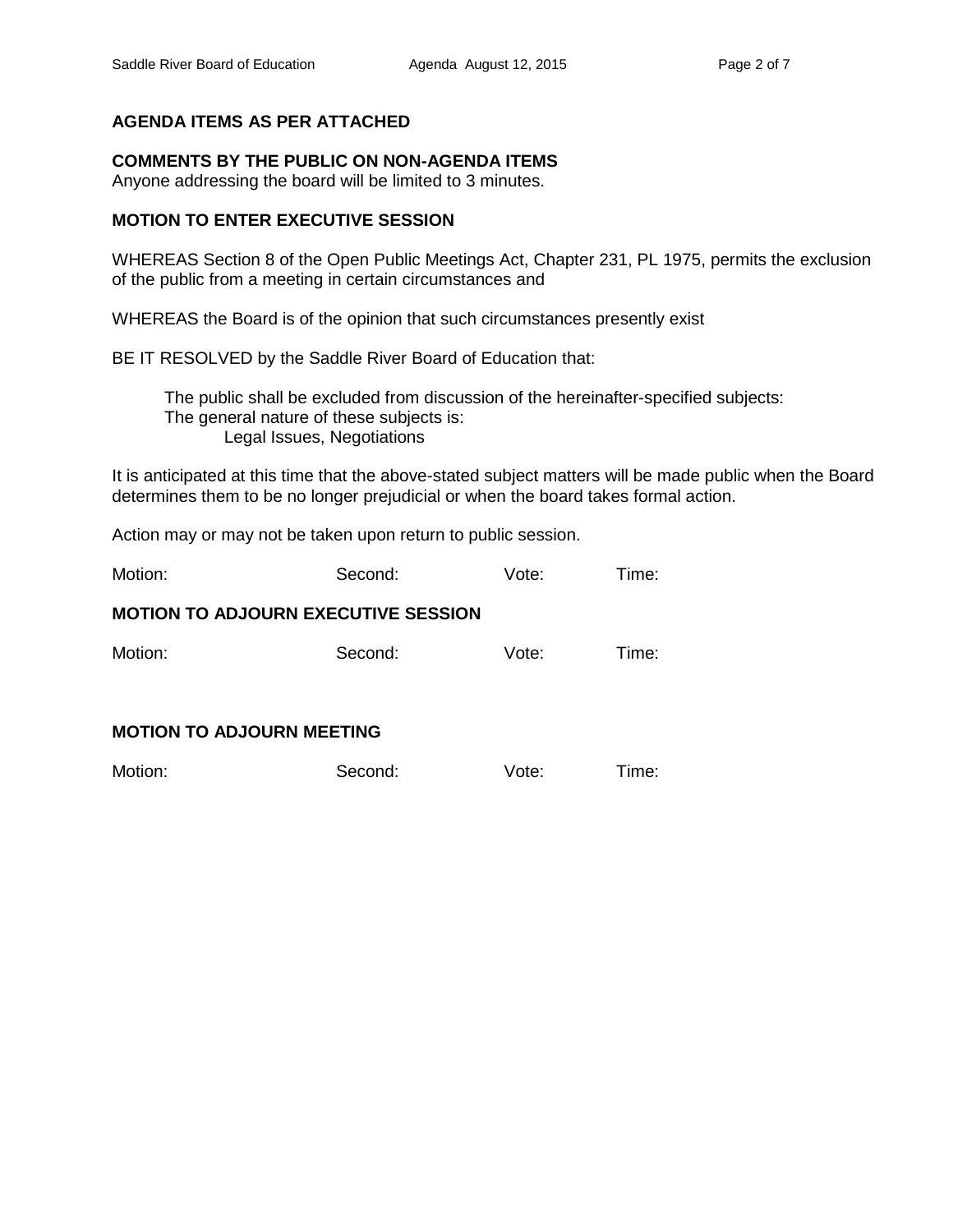## **SADDLE RIVER BOARD OF EDUCATION WEDNESDAY, AUGUST 12, 2015 RESOLUTIONS – SUMMARY**

# **ADMINISTRATION**

A-837 Anti-Bullying Bill of Rights Act Self-Assessment 2014-2015

#### **HUMAN RESOURCES**

- HR-1165 Athletic Coordinator Kresch
- HR-1166 Approval Substitute List

# **EDUCATION**

E-806 Tuition - 2015-2016 - Special Education

### **FINANCE**

- F-2284 Payment of Bills August 2015
- F-2285 Travel Logan
- F-2286 Agreement Bergen County Region V Council of Special Education Shared Services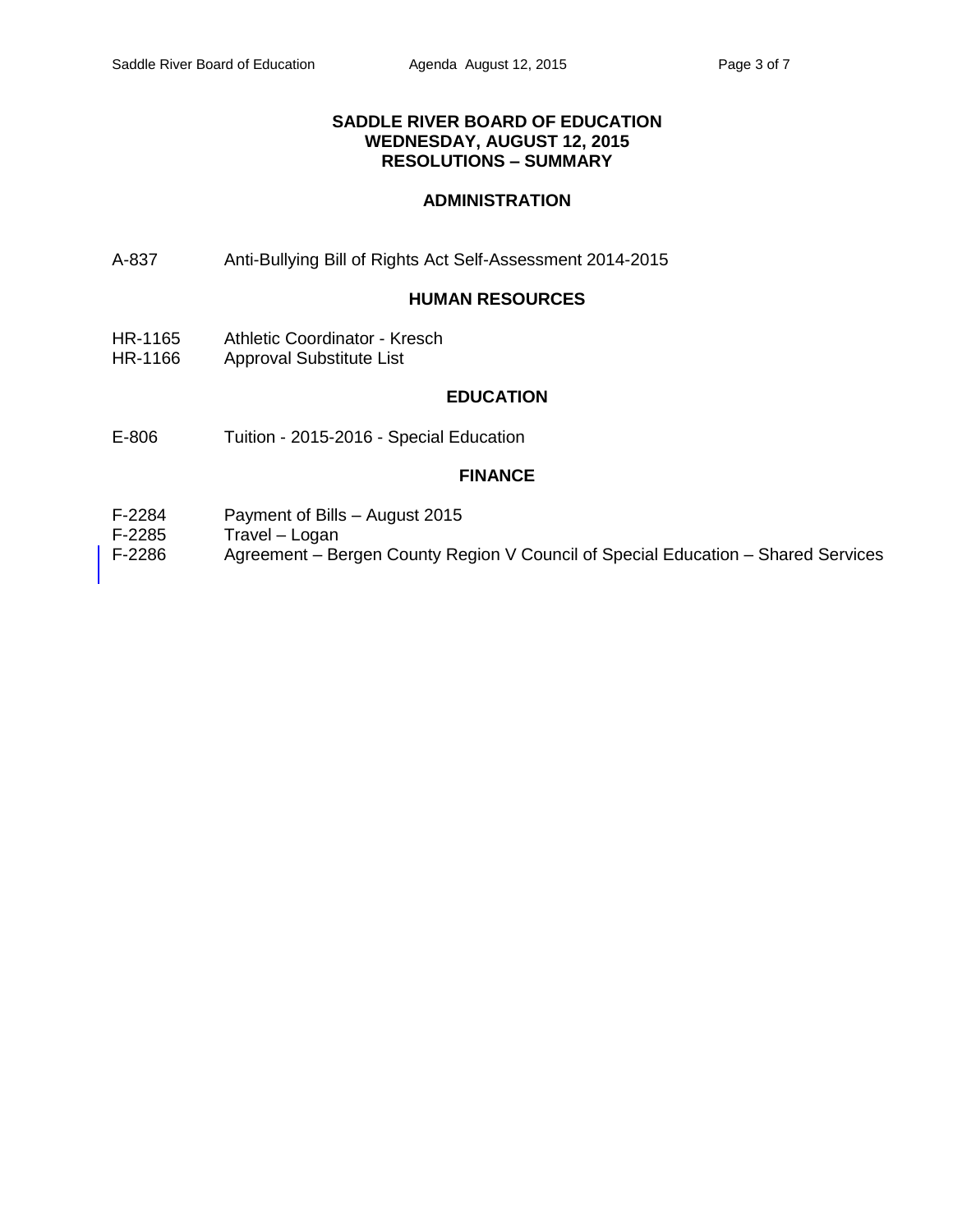# **ADMINISTRATION**

# **COMMITTEE REPORTS**

- **1.** Board Communications Committee
- **2.** Liaisons: Ramsey Board of Education
	- Northern Highlands Board of Education
- **3.** Home & School Association
- **4.** New Jersey School Boards Association/NJSBA Legislative Committee
- **5.** Policy Committee
- **6.** Liaison to Mayor and Council
- **7.** Ad Hoc: Wandell Performance Committee

# **A-837 ANTI-BULLYING BILL OF RIGHTS ACT SELF-ASSESSMENT 2014-2015**

BE IT RESOLVED that the Saddle River Board of Education approves for submission, the Antibullying Bill of Rights Act Self-Assessment for the 2014-2015 school year.

Motion: Second: Discussion:

Roll Call Vote: TW: JC: IF: JL: HS: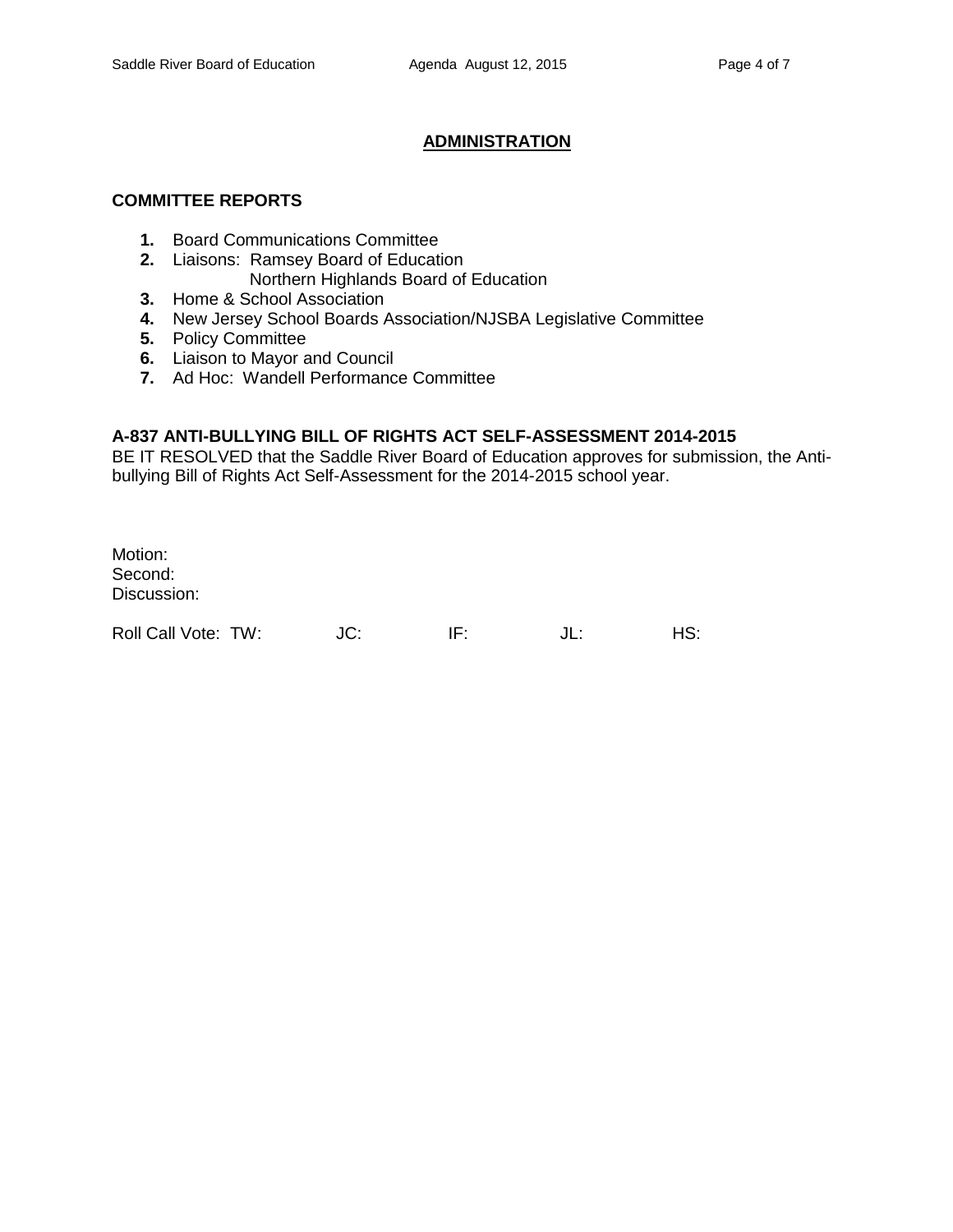# **HUMAN RESOURCES**

## **COMMITTEE REPORTS**

1. Negotiations Committee

## **HR-1165 ATHLETIC COORDINATOR - KRESCH**

BE IT RESOLVED that, upon recommendation of the Superintendent, the Saddle River Board of Education approves Jeffrey Kresch as Athletic Coordinator from September 1, 2015 to June 30, 2016 at the SREA contract rate.

## **HR-1166 APPROVAL SUBSTITUTE LIST**

BE IT RESOLVED that, upon recommendation of the Superintendent, the Saddle River Board of Education approves the hiring of the following individuals as substitutes for the 2015-2016 school year:

| Teachers/Teacher Aides:                                                      | Eilers, Lori<br>Gioia, Susan<br>Healy, Michael<br>Keady, Kathleen<br>Maak, Hannah<br>Messina, Madalyn | Mezzatesta, Nancy<br>Ritota, Mia Anne<br>Shameli, Elham<br>Taylor, Diane<br>Warren, Marcia |
|------------------------------------------------------------------------------|-------------------------------------------------------------------------------------------------------|--------------------------------------------------------------------------------------------|
| Teacher/Teacher Aide/Office:                                                 | Kelton, Debra                                                                                         |                                                                                            |
| Teacher Aides:                                                               | Maguire, Amanda<br>Tatosian, Carol                                                                    |                                                                                            |
| Office:                                                                      | Chartier, Margaret<br>Dietch, Christine                                                               |                                                                                            |
| <b>School Nurses:</b>                                                        | Getto, Virginia<br>Hands, Loretta                                                                     |                                                                                            |
| Custodians:                                                                  | Koeller, Mike<br>Miller, George<br>Trumbetti, Frank                                                   |                                                                                            |
| ALL HR MOTIONS BUNDLED FOR SINGLE VOTE:<br>Motion:<br>Second:<br>Discussion: |                                                                                                       |                                                                                            |
| Roll Call Vote: TW:<br>JC:                                                   | IF:                                                                                                   | HS:<br>JL:                                                                                 |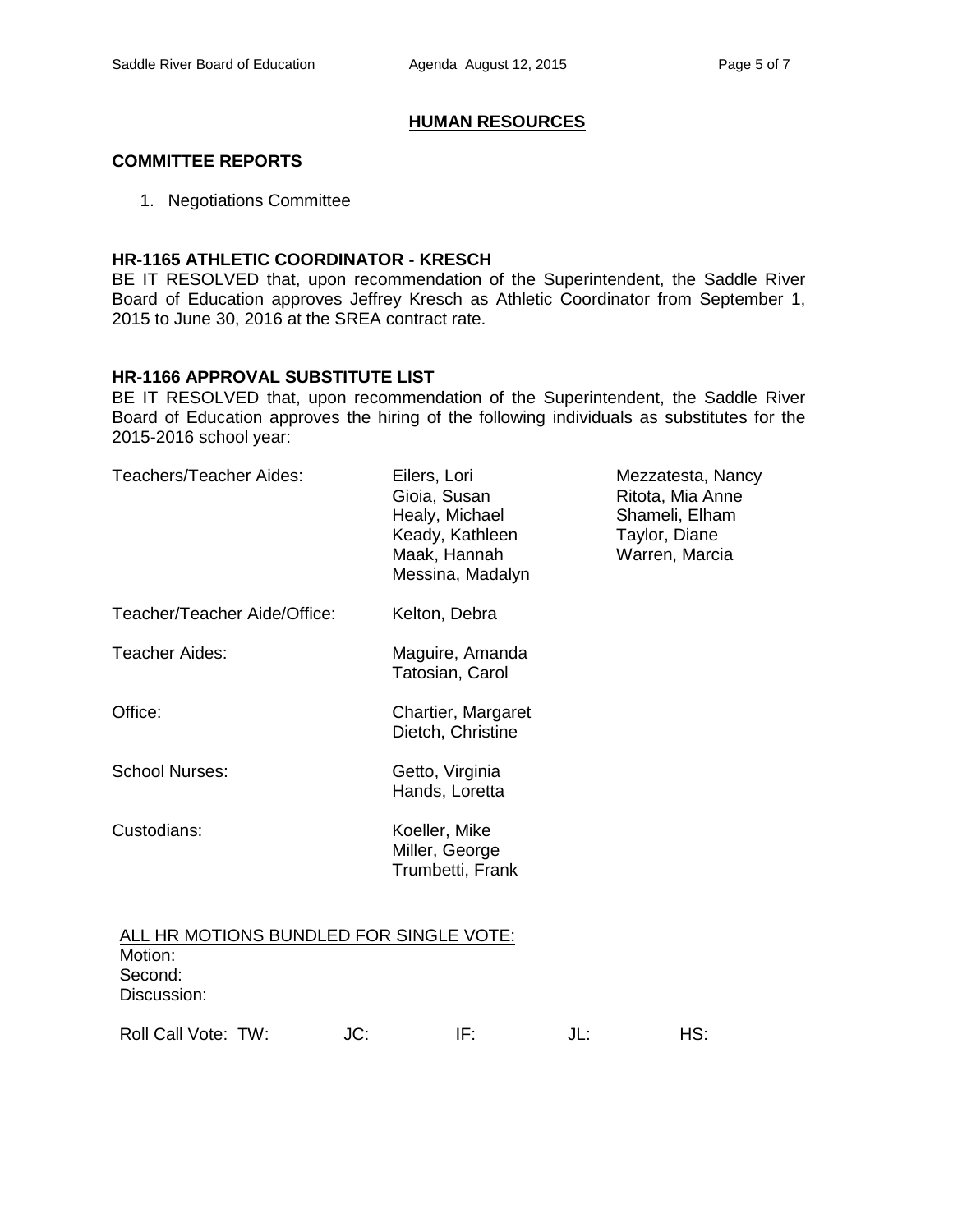# **EDUCATION**

# **COMMITTEE REPORTS**

- 1. Technology Committee
- 2. Curriculum Committee
- 3. Wandell School Recreation Committee
- 4. Health, Well-being, Safety and Transportation Committee

## **E-806 TUITION 2015-2016 - SPECIAL EDUCATION**

BE IT RESOLVED, that the Saddle River Board of Education approves the payment of tuition to the Franklin Lakes Board of Education for the 2015-2016 school year for special education students as follows:

| Student A0003 | \$28,500.00 |
|---------------|-------------|
| Student A0012 | \$74,990.00 |

Motion: Second: Discussion:

Roll Call Vote: TW:  $JC:$  IF:  $JL:$  HS: